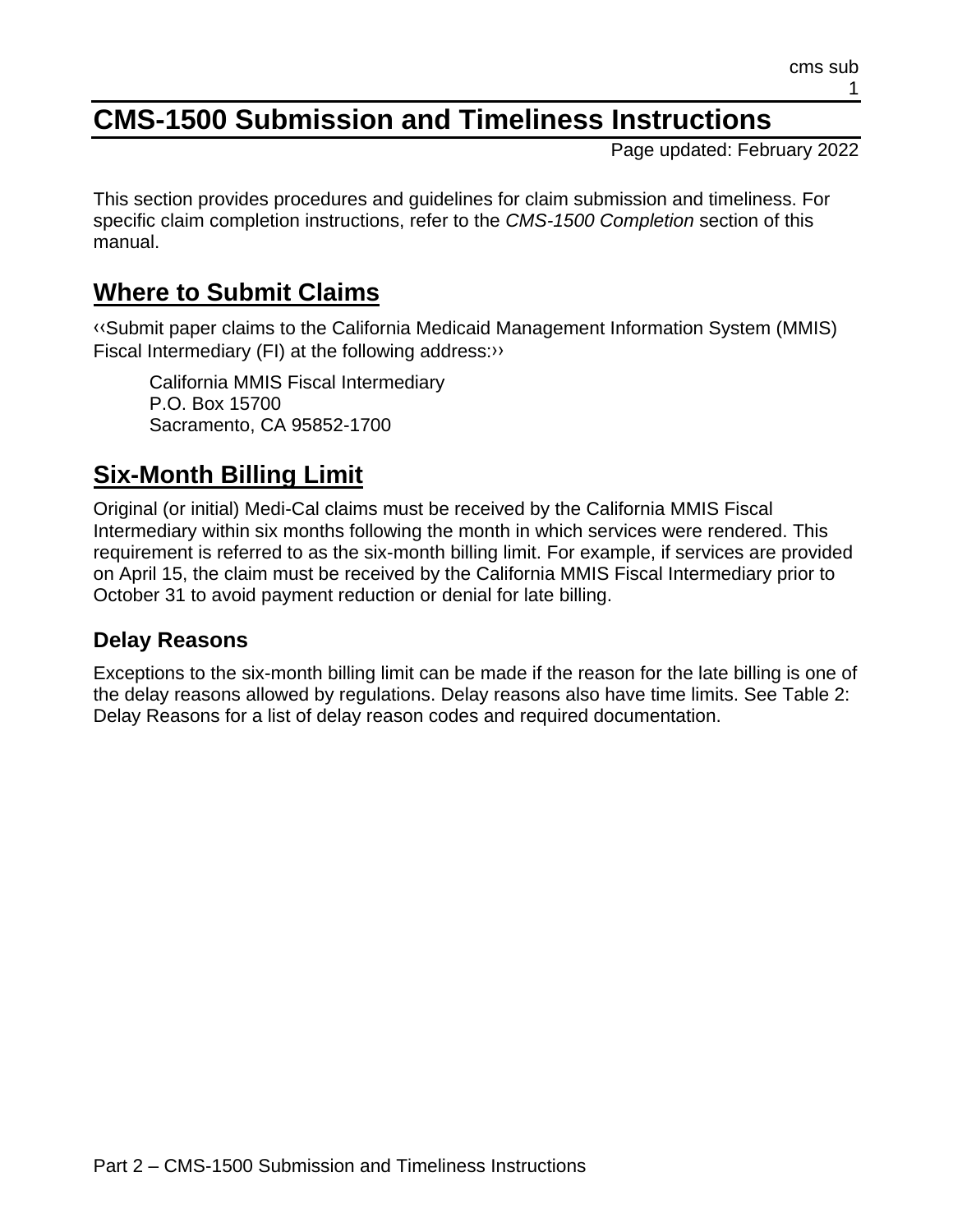## **Late Billing Instructions**

Follow the steps below to bill a late claim that meets one of the approved delay reasons:

- Enter the appropriate delay reason code (1, 3, 7, 10, 11 or 15) in the *EMG* field (Box 24C) of the claim. If there is no emergency indicator in Box 24C, and only a delay reason code is placed in this box, enter it in the unshaded, bottom portion of the box. If there is an emergency indicator, enter the delay reason in the top shaded portion of this box.
- Complete the *Additional Claim Information* field (Box 19) of the claim with the information required for delay reason codes 1 (descriptions 1 and 2) and 3 thru 6.
- Attach substantiating documentation to justify late submittal of the claim for delay reason codes 1 (description 3), 7, 10, 11 and 15. [‹‹T](#page-7-0)he *Delay Reasons* table on the following pages describes the documentation required for each delay reason[.››](#page-7-1)
- **Note**: Delay reason codes 1 (description 3), 7, 10, 11 (description 1) and 15 require attachments to be sent. These codes require attachments that some electronic billing formats do not accommodate. Claims requiring attachments must be hard copy billed or electronically billed using the ASC X12N 837 v.5010 transaction with correlating attachments submitted with the *Medi-Cal Claim Attachment Control Form* (ACF). For more information regarding attachment submissions, refer to the "Computer Media Claims" information in the *Electronic Methods for Eligibility Transactions and Claim Submission* section in the Part 1 provider manual.

Providers who do not meet any delay reasons when submitting claims during the seventh through twelfth month after the month of service should enter an "11" in the *EMG* field (Box 24C) of the claim.

### **Documentation Requirements**

Documentation justifying the delay reason must be attached to the claim to receive full payment. Providers billing with delay reason code "11" without an attachment will receive reimbursement at a reduced rate or will be denied. Refer to "Reimbursement Reduced for Late Claims" in the *Claim Submission and Timeliness Overview* section of the Part 1 manual for more information.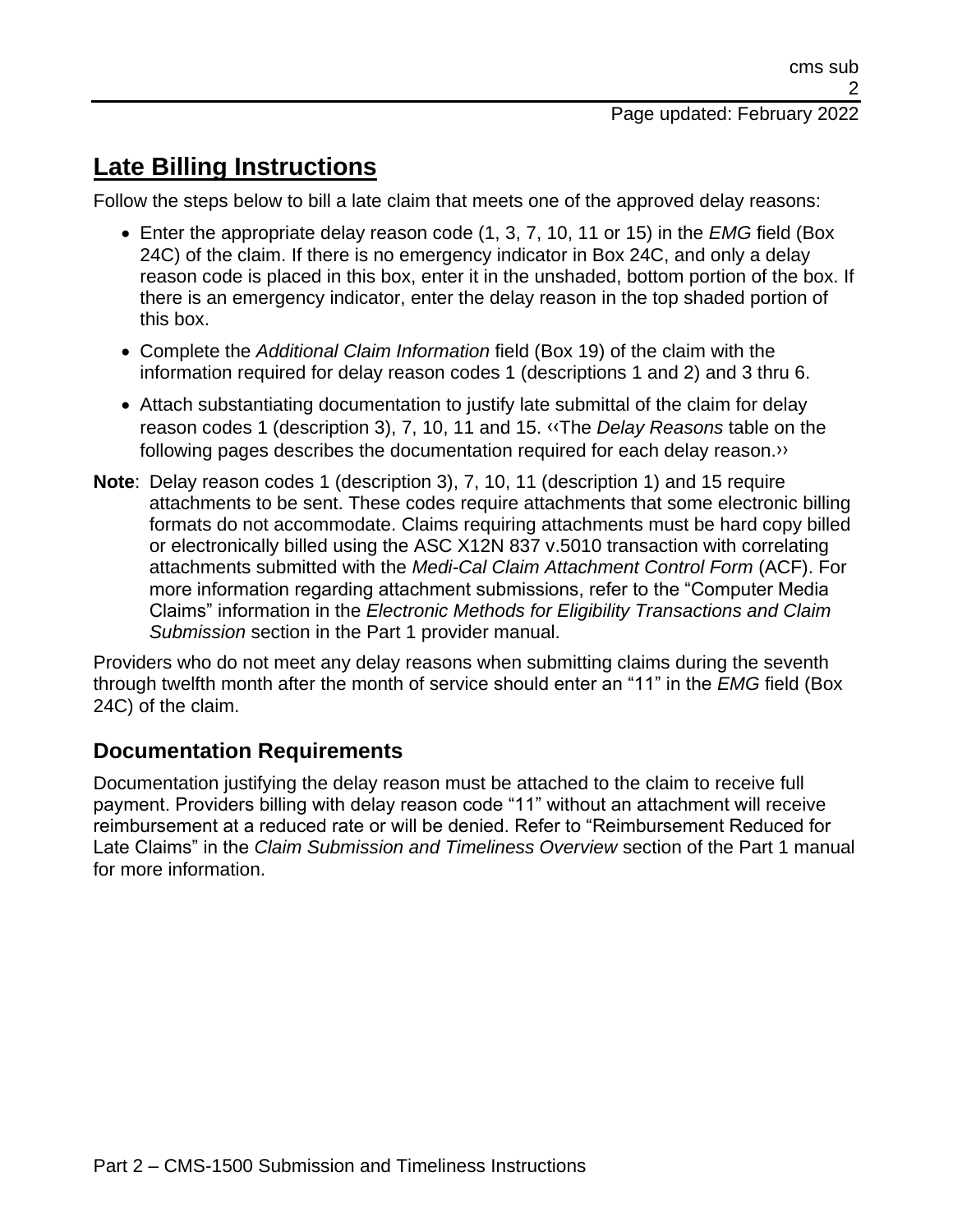# **Claims Over One Year Old**

The California MMIS Fiscal Intermediary reviews all original claims delayed over one year from the month of service due to court decisions, fair hearing decisions, county administrative errors in determining recipient eligibility, reversal of decisions on appealed *Treatment Authorization Requests* (TARs), Medicare/Other Health Coverage delays or other circumstances beyond the provider's control. Claims submitted more than 12 months from the month of service must always use delay reason code "10" and must be billed hard copy with the appropriate attachments as listed in «Table 1: Over-One-Year Billing Exceptions» on a following page. These claims must be submitted to the following special address:

California MMIS Fiscal Intermediary Over-One-Year Attention: Claims Preparation Unit P.O. Box 13029 Sacramento, CA 95813-4029

**Note**: Providers will receive a *Remittance Advice Details* (RAD) message indicating the status of their claim.

Claims submitted to the Over-One-Year Claims Unit must include a copy of the recipient's proof of eligibility and one of the following documents with the late claim.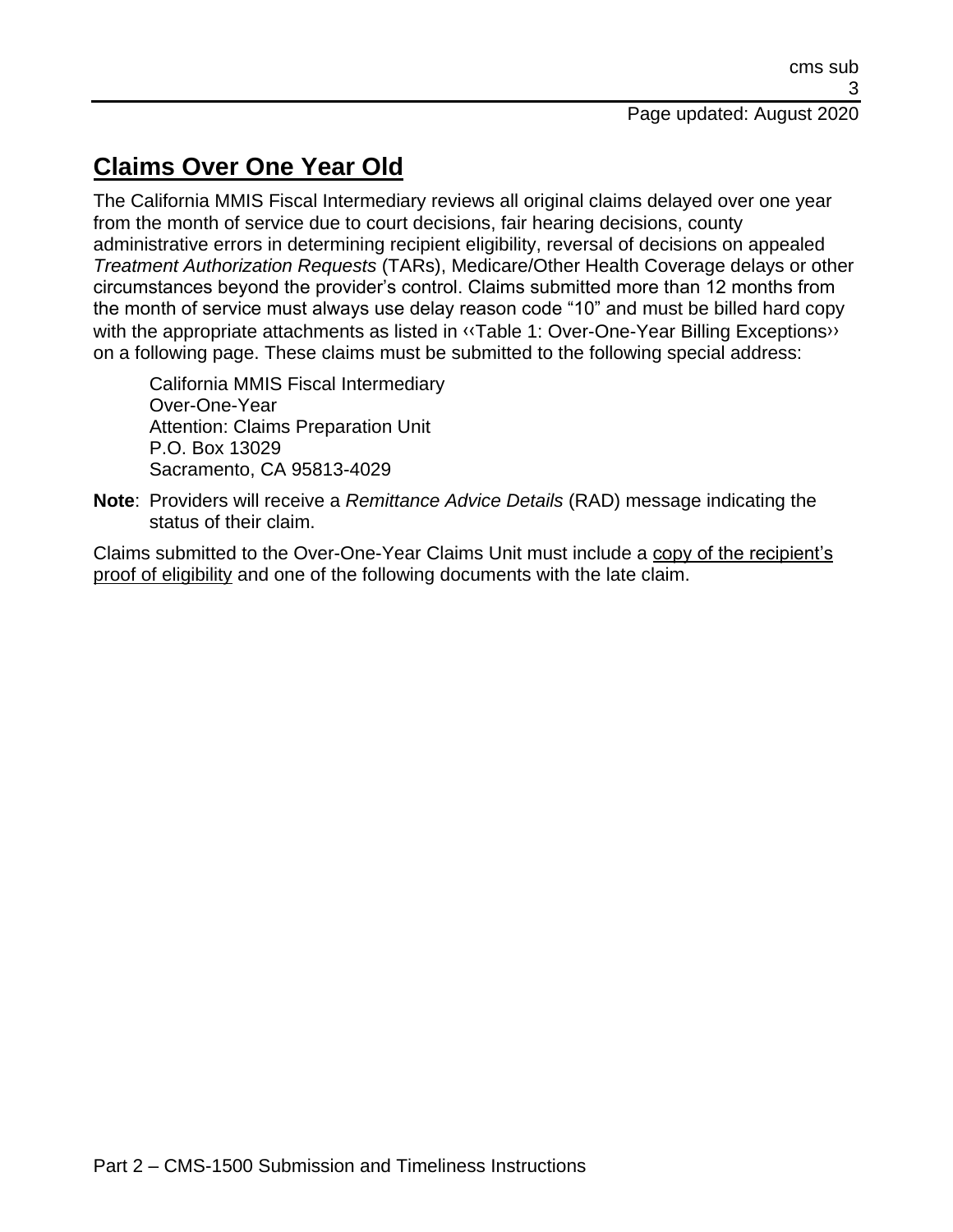Page updated: February 2022

| <b>Cause of Delay</b>                                    | <b>Delay Reason Code</b> | <b>Documentation Needed</b>                                                                                                              |
|----------------------------------------------------------|--------------------------|------------------------------------------------------------------------------------------------------------------------------------------|
| <b>Retroactive SSI/SSP</b>                               | 10                       | «Copy of the original Eligibility Letter of<br>Authorization (LOA) form (MC 180/<br>MC 180-2) signed by an official of the<br>county, or |
|                                                          |                          | Copy of the original county-generated<br>Notification of Eligibility for Letter of<br><b>Authorization</b>                               |
| Court order                                              | 10                       | «Copy of the original Eligibility Letter of<br>Authorization (LOA) form (MC 180/<br>MC 180-2) signed by an official of the<br>county, or |
|                                                          |                          | Copy of the original county-generated<br>Notification of Eligibility for Letter of<br><b>Authorization</b> >>                            |
| State or administrative<br>hearing                       | 10                       | «Copy of the original Eligibility Letter of<br>Authorization (LOA) form (MC 180/<br>MC 180-2) signed by an official of the<br>county, or |
|                                                          |                          | Copy of the original county-generated<br>Notification of Eligibility for Letter of<br><b>Authorization</b> >>                            |
| County error                                             | 10                       | «Copy of the original Eligibility Letter of<br>Authorization (LOA) form (MC 180/<br>MC 180-2) signed by an official of the<br>county, or |
|                                                          |                          | Copy of the original county-generated<br>Notification of Eligibility for Letter of<br><b>Authorization</b> >>                            |
| Department of Health<br>Care Services (DHCS)<br>approval | 10                       | «Copy of the original Eligibility Letter of<br>Authorization (LOA) form (MC 180/<br>MC 180-2) signed by an official of the<br>county, or |
|                                                          |                          | Copy of the original county-generated<br>Notification of Eligibility for Letter of<br><b>Authorization</b> >>                            |

**Table 1: Over-One-Year Billing Exceptions**

**Note:** Providers must bill Medicare or the Other Health Coverage within one year of the month of service to meet Medi-Cal timeliness requirements.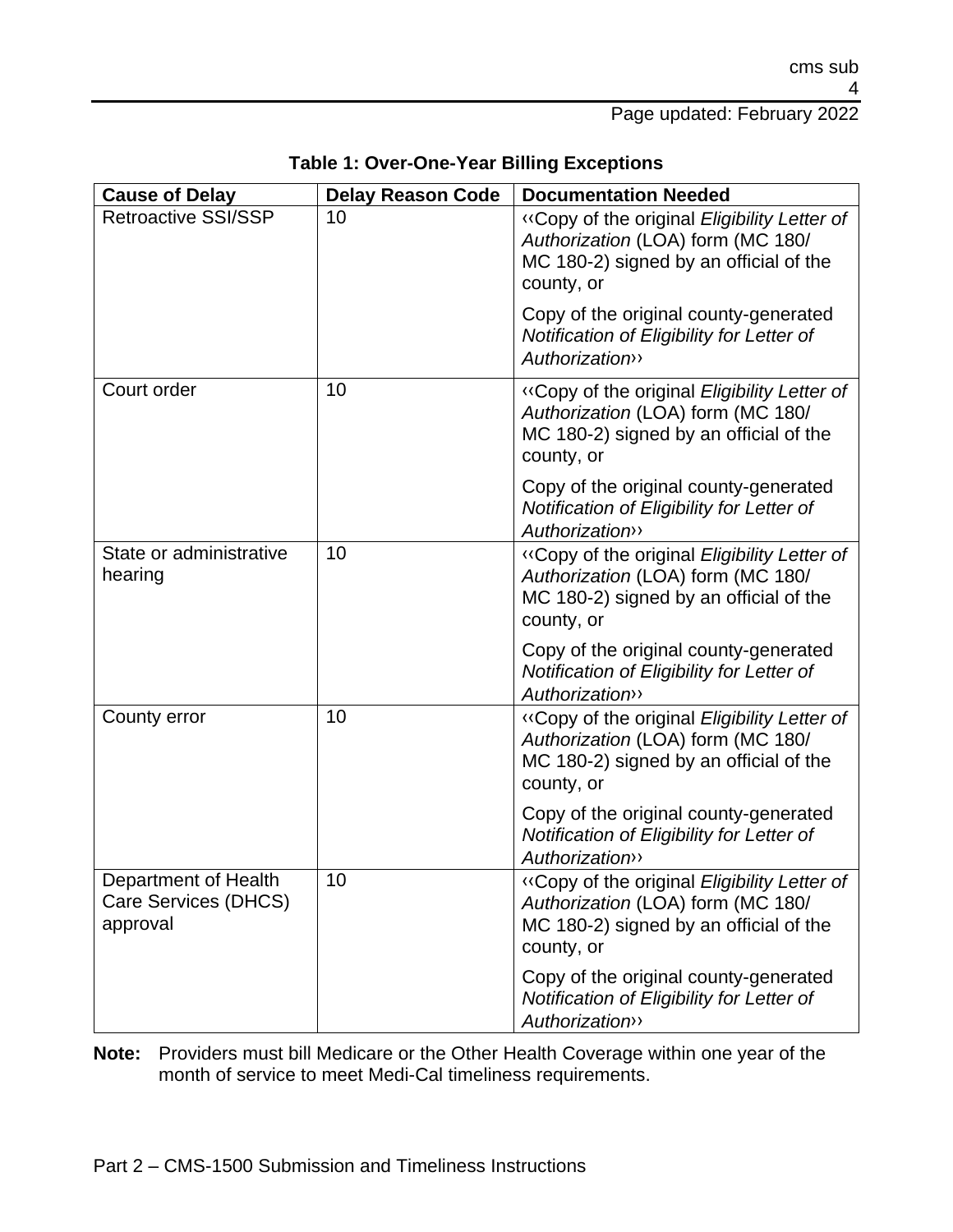| <b>«Cause of Delay</b>  | <b>Delay Reason Code</b> | <b>Documentation Needed&gt;&gt;</b>      |
|-------------------------|--------------------------|------------------------------------------|
| Reversal of decision on | 10                       | Copy of the TAR, copy of DHCS letter     |
| appealed TAR            |                          | or court order reversing the TAR denial, |
|                         |                          | and an explanation of the                |
|                         |                          | circumstances in the Additional Claim    |
|                         |                          | Information field (Box 19).              |
| Medicare/Other Health   | 10                       | Copy of the Other Health Coverage        |
| Coverage                |                          | Explanation of Benefits and an           |
|                         |                          | explanation of the circumstances in the  |
|                         |                          | Additional Claim Information field       |
|                         |                          | (Box 19).                                |

#### [‹‹](#page-7-0)**Table 1: Over-One-Year Billing Exceptions (continued)**[››](#page-7-1)

[‹‹](#page-7-0)**Note**: Providers must bill Medicare or the Other Health Coverage within one year of the month of service to meet Medi-Cal timeliness requirements[.››](#page-7-1)

### **Claims Inquiry Form**

The same follow-up guidelines apply to over-one-year-old and original claims when submitting a *Claims Inquiry Form* (CIF). Refer to the *CIF Submission and Timeliness Instructions* section of this manual for more information.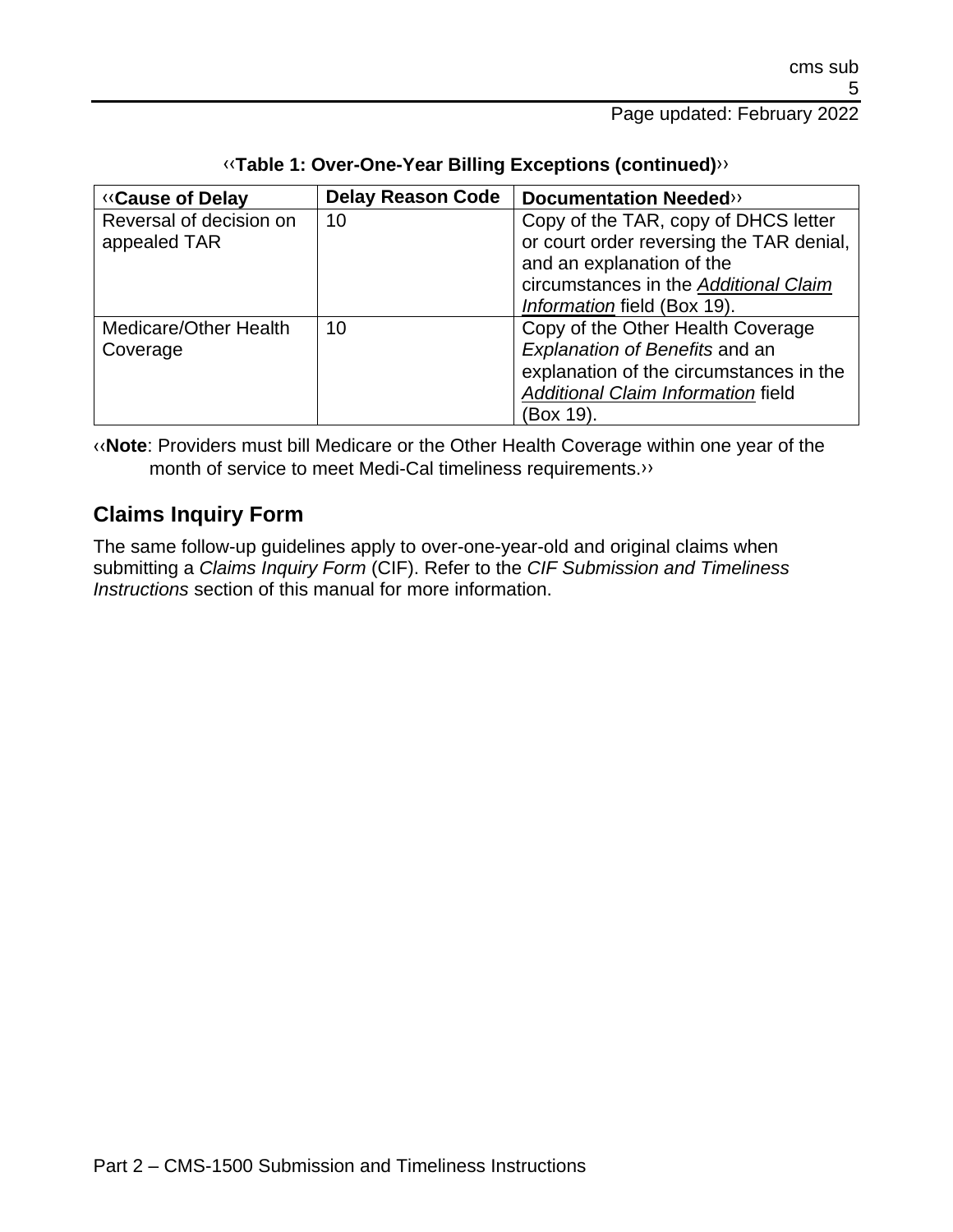## Page updated: February 2022

| <b>Reason</b><br>Code            | <b>Description</b>                                                                                                                                                      | <b>Documentation Needed</b>                                                                                                                                                                                                                 |
|----------------------------------|-------------------------------------------------------------------------------------------------------------------------------------------------------------------------|---------------------------------------------------------------------------------------------------------------------------------------------------------------------------------------------------------------------------------------------|
| $\mathbf{1}$                     | 1. ∞Proof of eligibility unknown<br>or unavailable.<br>2. *For obstetrical providers<br>who are unable to bill for<br>global services when<br>patients leave their care | 1. In the Additional Claim Information field<br>(Box 19), enter month, day, and year<br>when proof of eligibility (or retroactive<br>eligibility) was received, for example,<br>"Proof of eligibility received March 15,<br>2014."          |
|                                  | before delivery.<br>3. #For Share of Cost<br>reimbursement processing.                                                                                                  | 2. In the Additional Claim Information field<br>(Box 19), enter the date that the patient<br>left obstetrical care.                                                                                                                         |
|                                  |                                                                                                                                                                         | 3. Attach a Share of Cost Medi-Cal<br>Provider Letter (MC 1054) for SOC<br>reimbursement processing.                                                                                                                                        |
| 3<br>$\star$                     | TAR approval days.                                                                                                                                                      | In the Additional Claim Information field<br>(Box 19), enter only the approval date of the<br>TAR or CCS authorization.                                                                                                                     |
| 4<br>$\star$                     | Delay by DHCS in certifying<br>providers.                                                                                                                               | In the Additional Claim Information field<br>(Box 19), enter a statement indicating the<br>date of certification.                                                                                                                           |
| 5                                | Delay in supplying billing forms.                                                                                                                                       | In the Additional Claim Information field<br>(Box 19), enter a statement indicating the<br>date billing forms were requested and date<br>received.                                                                                          |
| 6                                | Delay in delivery of<br>custom-made eye appliances.                                                                                                                     | If the date of service is prior to July 1, 2006:<br>In the Additional Claim Information field<br>(Box 19), or as a separate attachment, enter<br>a statement explaining why the appliance<br>was not previously delivered to the recipient. |
| $\overline{7}$<br>$* + \ddagger$ | Third party processing delay.<br>1. Medicare/Other Health<br>Coverage.<br>2. <b>A</b> Charpentier rebill claims.                                                        | With the Medi-Cal claim, submit a copy of<br>the Other Health Coverage Explanation of<br>Benefits or Remittance Advice showing<br>payment or denial.                                                                                        |
|                                  |                                                                                                                                                                         | Submit a copy of the Remittance Advice<br>Details (RAD) for the original crossover<br>claim.                                                                                                                                                |

### **Table 2: Delay Reasons**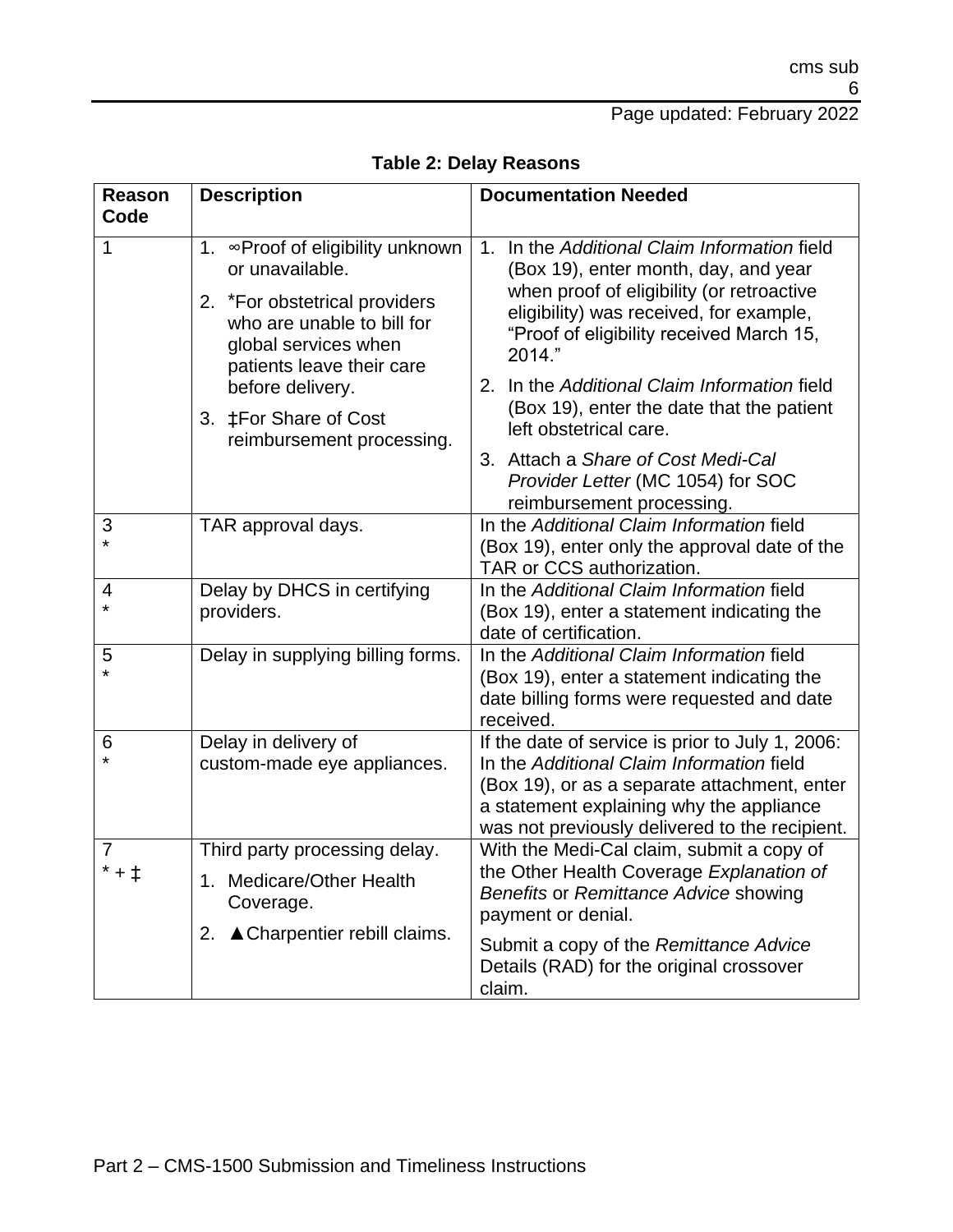## Page updated: February 2022

| <b>Reason</b><br>Code       | <b>Description</b>                                                                     | <b>Documentation Needed</b>                                                                                                                                                |
|-----------------------------|----------------------------------------------------------------------------------------|----------------------------------------------------------------------------------------------------------------------------------------------------------------------------|
| 10<br>$\diamond$ $\ddagger$ | Administrative delay in prior<br>approval process.                                     | Submit recipient proof of eligibility and the<br>court order or fair hearing decision                                                                                      |
|                             | 1. Decisions/appeals.                                                                  | «Submit a copy of the original Eligibility                                                                                                                                 |
|                             | 2. Delay or error in the<br>certification or determination<br>of Medi-Cal eligibility. | Letter of Authorization (LOA) form<br>(MC 180/ MC 180-2) signed by an official of<br>the county (In the Additional Claim<br>Information field [Box 19], indicate date      |
|                             | 3. Update of a TAR beyond<br>the 12-month limit.                                       | received from the recipient), or                                                                                                                                           |
|                             | 4. Circumstances beyond the<br>provider's control as<br>determined by DHCS.            | Copy of the original county-generated<br>Notification of Eligibility for Letter of<br><b>Authorization</b>                                                                 |
|                             |                                                                                        | Submit recipient proof of eligibility and copy<br>of the updated TAR.                                                                                                      |
|                             |                                                                                        | Submit recipient proof of eligibility with either<br>a copy of DHCS approval or a copy of the<br>Other Health Coverage (including Medicare)<br>proof of payment or denial. |
|                             |                                                                                        | Note: Claims submitted under this condition<br>must have been billed to the OHC<br>carrier within one year of the month of<br>service.                                     |
| 11                          | Other                                                                                  | Attach documentation justifying the delay                                                                                                                                  |
|                             | 1. $\triangle$ ‡Theft, sabotage<br>(attachment required).                              | reason.                                                                                                                                                                    |
|                             | 2. †After six months, no<br>reason.                                                    |                                                                                                                                                                            |
| 15<br>* ‡                   | Natural disaster.                                                                      | Attach a letter on provider letterhead<br>describing the circumstances and date of<br>occurrence. The letter must be signed by the<br>provider or provider's designee.     |

**Table 2: Delay Reasons (continued)**